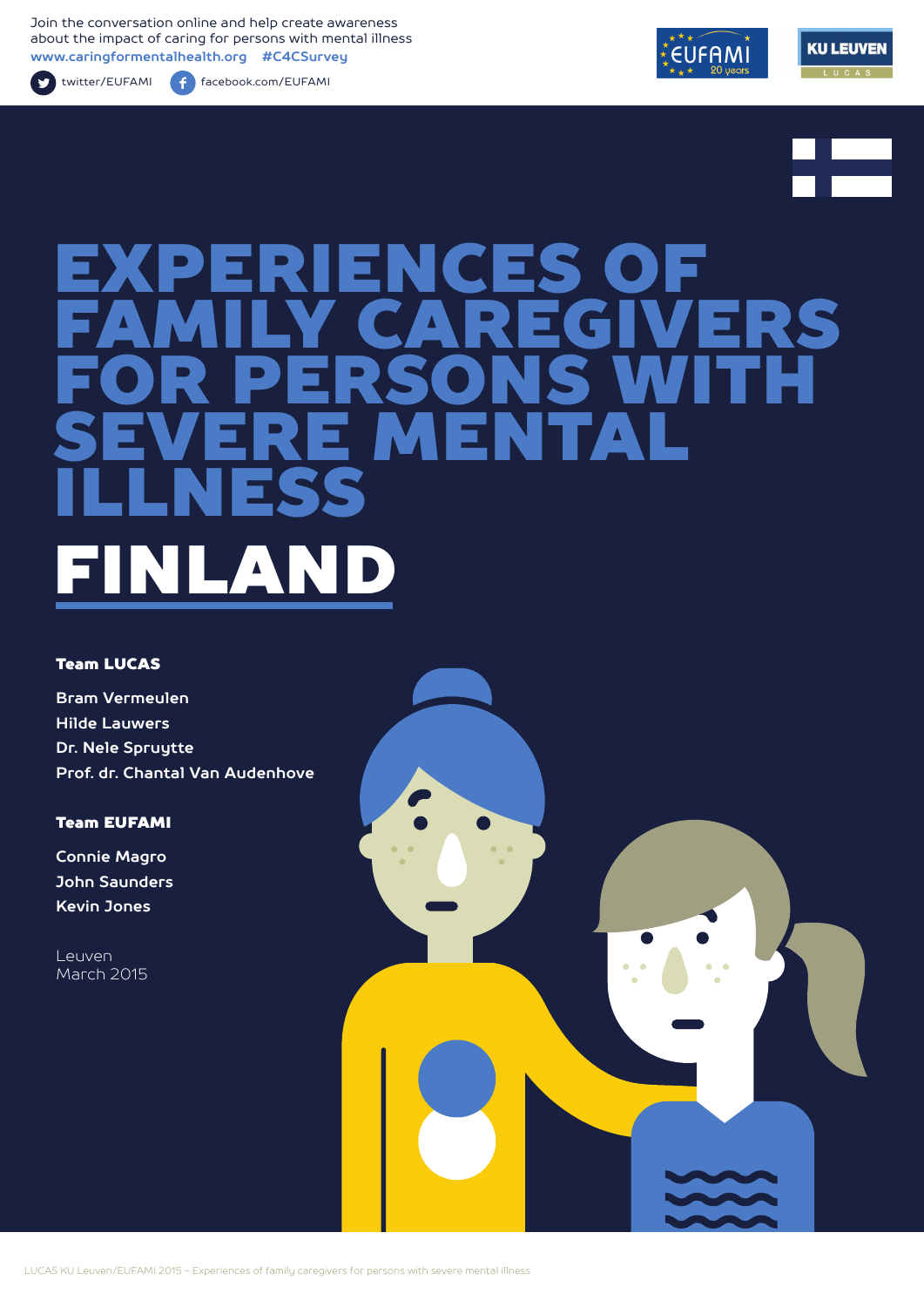

## 014, AN INTERNAT SURVEY WAS CARRIED OUT TO **GET A CLEARER PICTURE OF** THE EXPERIENCES OF FAMILY CAREGIVERS FOR PERSONS WITH A **SEVERE MENTAL ILLNESS**



## The study aimed to clarify

- The burden and well-being
- $\blacksquare$  The satisfaction with professional support
- The need for additional support for family caregivers of persons with a severe mental illness

**LUCAS, the Centre for Care research and consultancy of the KU Leuven (University of Leuven), conducted the study in collaboration with the European Federation of Families of Persons with Mental Illness (EUFAMI). The study was a multi-site, cross-sectional survey undertaken in 22 countries (Australia, Austria, Belgium, Canada, Cyprus, Denmark, Finland, France, Germany, Greece, Ireland, Israel, Italy, Malta, Netherlands, Norway, Portugal, Russia, Spain, Sweden, Switzerland and UK). The survey consisted of an anonymous, self-completion questionnaire administered on paper, by email and online. Questionnaires were completed by 1,111 caregivers.** 

### We provide **country-specific** results for those countries with 46 respondents or more

- **1 Interpretation of country-specific findings**
- **2 Specific characteristics of the Finnish respondents**
- **3 Major challenges according to the Finnish respondents**
- **4 International comparison**
	- *a. Perceived stigma of family caregivers because they got in contact with professional help*
	- *b. Positive personal experiences of the carer*
	- *c. Good aspects of the relationship between carer and person being cared for*
- **5 Need for support according to Finnish respondents**
- **6 Full data**

*To download the full report or to obtain more information, please visit: www.eufami.org or www.kuleuven.be/lucas*

## Interpretation of country-specific findings

In the full report the total sample of family caregivers (N = 1,111) is reported. As indicated in the full report, it is important to be aware that this sample consists of family caregivers that are mainly associated with a family organisation. The results cannot be generalised for all family caregivers of persons with severe mental illness.

For the country reports, we urge extra caution in interpreting the results because of the low number of respondents. Statistical comparisons between countries or between specific countries and the global sample are difficult. It is not possible to infer strong conclusions on the situation in one specific country.

The aim of a country report is to promote discussion within a country and to generate ideas for further research, policy and practice actions. The results can be a trigger to set up a larger, representative study of family caregivers for persons with severe mental illness. They can help further hypothesis building and can inspire the formulation of new research questions or policy recommendations.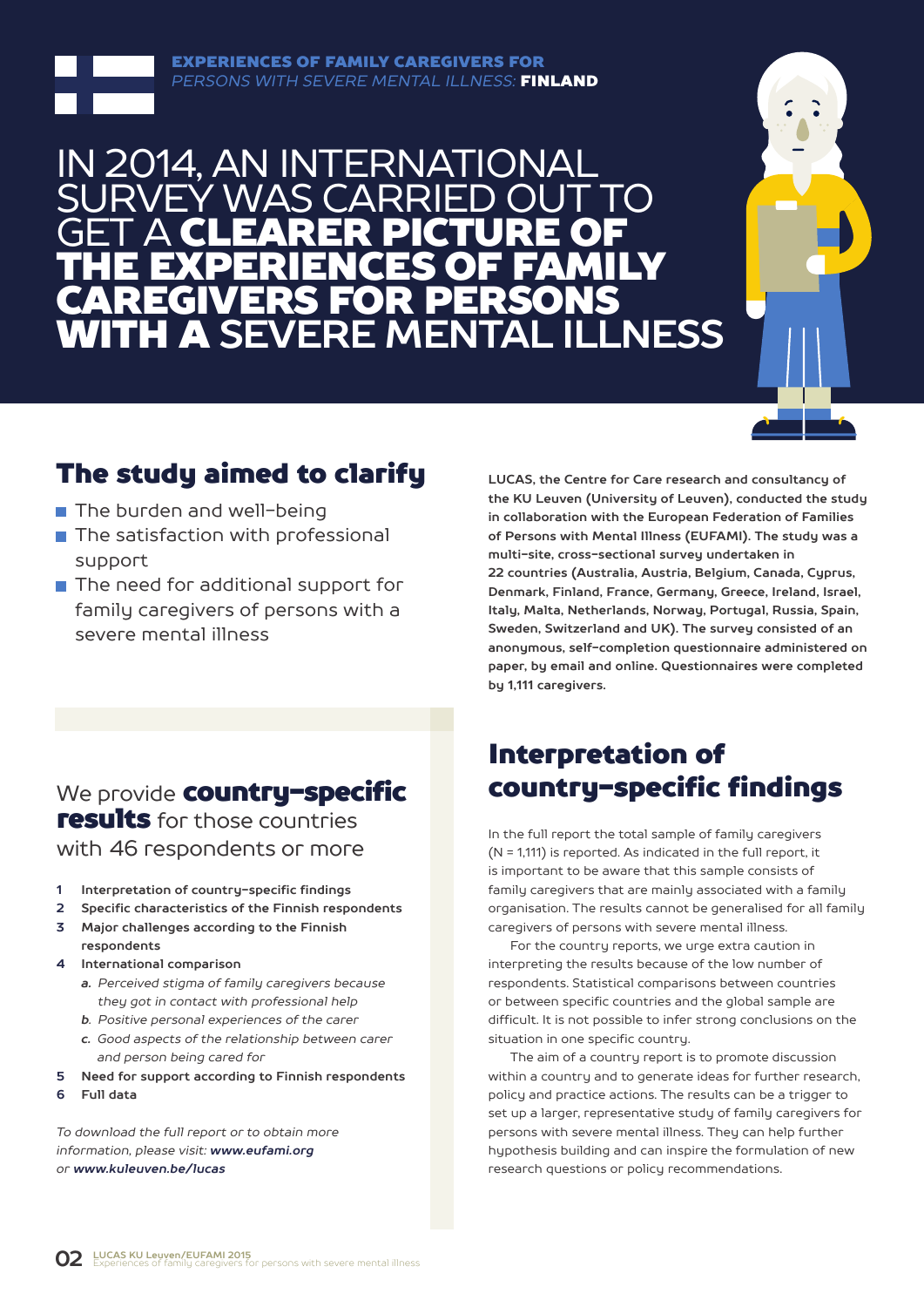## Specific characteristics of the Finnish respondents

This and previous research show that the burden on family caregivers is determined by the characteristics of the relationship, the condition of their illness, and the cohabitation with the family member with a severe mental illness. For this reason, we highlight the raw data on the distribution of the respondents for these three variables.

| Relationship with patient 1 | $N = 48$ |
|-----------------------------|----------|
| Son/daughter                | 34       |
| Partner/spouse              |          |
| <b>Brother/sister</b>       | з        |
| Parent                      | 1        |
| <b>Friend</b>               | Ο        |
| Other                       |          |

#### Illness/condition of patient 1

| (multiple responses possible)      |    |
|------------------------------------|----|
| Psychosis/schizophrenia            | 23 |
| Bi-polar disorder/manic depression | q  |
| <b>Depression</b>                  | 9  |
| Anxiety                            | 5  |
| Other mental health problem        | 11 |
|                                    |    |

#### Living with patient 1

| <b>Yes</b>       | 12 |
|------------------|----|
| Some of the time |    |
| <b>No</b>        | 32 |

*Data are % based on valid responses*

## Major challenges according to the Finnish respondents

We selected the three highest and lowest scoring items of burden or dissatisfaction<sup>1</sup>

#### The respondents in Finland are very dissatisfied with or worry very much about:

## **1** Caregivers' satisfaction with <u>support</u>:<br><u>involvement</u> in treatment and care planning

*Question:* In general, how satisfied are you with your involvement in important decisions (e.g. medication, hospitalisation)?

## **2** Caregivers' burden on their <u>well-being</u>: their<br>relationship with the person they care for

*Question:* During the past four weeks, how concerned were you about the person you care for becoming too dependent on you in the future?

#### 3 Caregivers' dissatisfaction with support from medical and/or care staff

*Question:* In general, how satisfied are you with how easy it is to get help and support from staff for the person you care for (e.g. to prevent relapse)?

The respondents in Finland are very satisfied with or have very few worries about:

#### 1 Caregivers' general well-being: their emotional well-being

*Question:* During the past four weeks, how concerned were you about lack of sleep caused by the person you care for keeping you awake at night?

#### Caregivers' general well-being: their own safety

*Question:* During the past four weeks, how concerned were you about the person you care for being aggressive or threatening towards you (e.g. verbal threats, sexual aggression, physical intimidation)?

#### 3 Caregivers' general well-being: the safety of the person they care for

*Question:* During the past four weeks, how concerned were you about the person you care for harming themselves?

*1. Burden is defined as a combination of the answers 'quite a bit' and 'a lot' on the 5-point Likert Scale items. Dissatisfaction is defined in this study as a combination of the answers 'very dissatisfied' and 'somewhat dissatisfied' on the 5-point Likert Scale items.*

*No burden and satisfaction are likewise defined in this study as a combination of respectively 'not at all' and 'a little', and 'somewhat satisfied' and 'very satisfied' on the 5-point Likert Scale items.*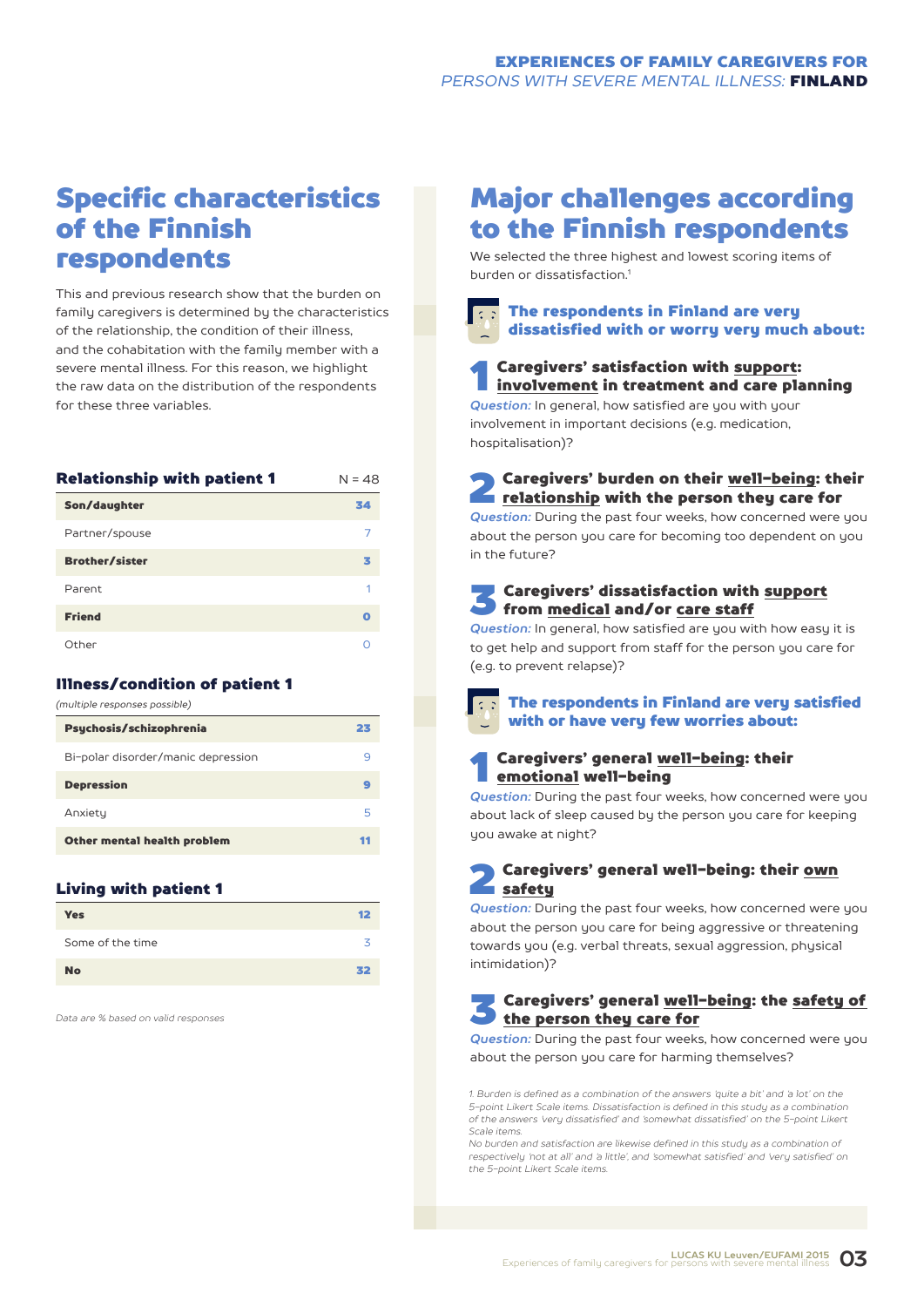## INTERNATIONAL COMPARISON

### Perceived stigma of family caregivers because they got in contact with professional help

Mean scores on the perceived stigma scale, which consists of the following items:

- **I** I started to feel inferior
- **I sometimes started feeling useless**
- **I sometimes am ashamed of this**
- **I started feeling less capable than before**
- **I started doubting myself**



## Positive personal experiences of the carer

Mean scores on the positive personal experience scale, which consists of the following:

- **I have learnt more about myself**
- **I have contributed to others' understanding of the illness**
- **I have become more confident in dealing with others**
- **I have become more understanding of others with problems**
- **I have become closer to some members of my family**
- **I have become closer to friends**
- **I have met helpful persons**
- **I have discovered strengths in myself**

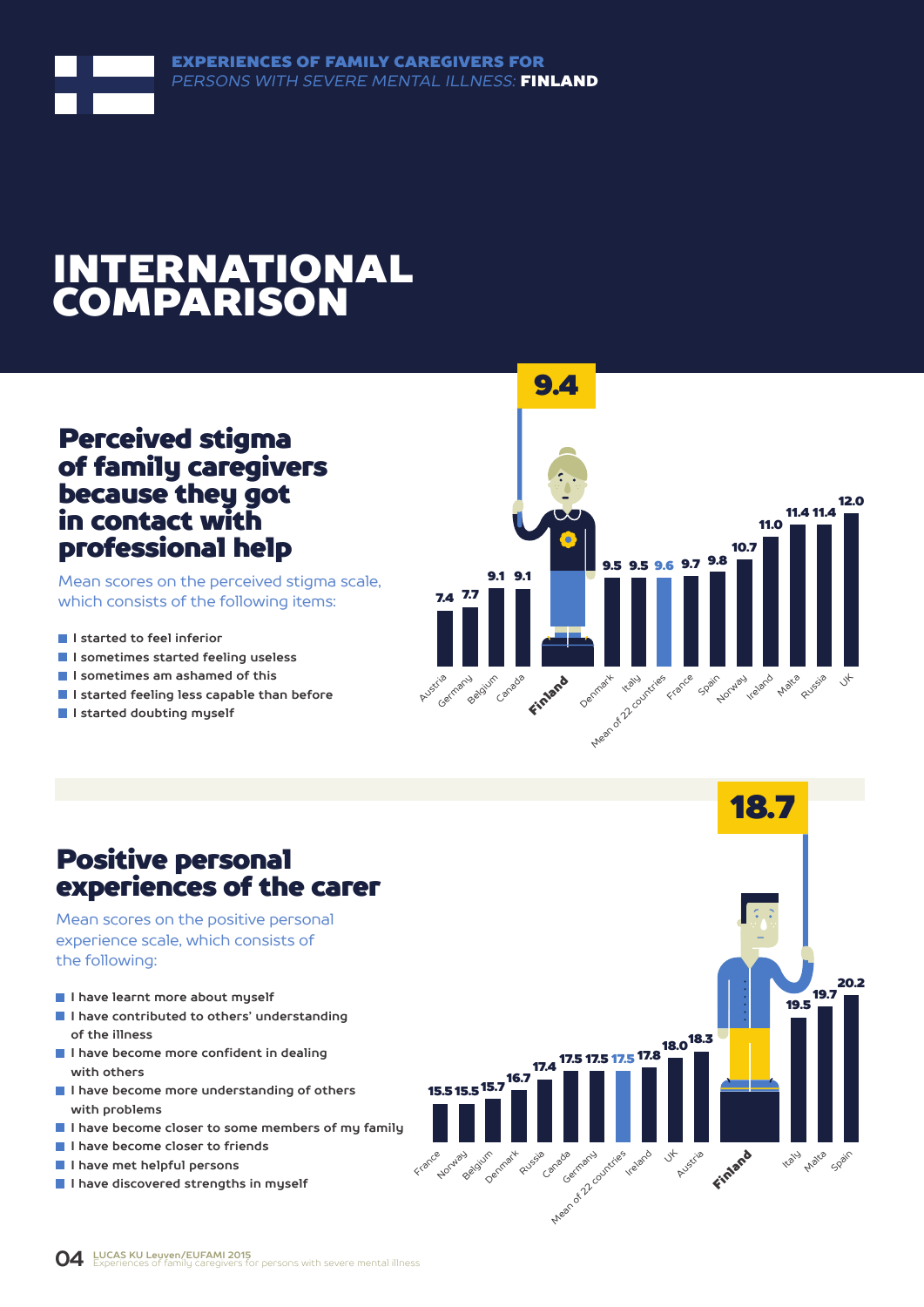## relationship between carer and person being cared for

Mean scores on the good aspects of the relationship scale, which consists of the following items:

- **I have contributed to his/her wellbeing**
- **That he/she makes a valuable contribution to the household**
- **That he/she has shown strengths in coping with his/her illness**
- **That he/she is good company**
- **I share some of his/her interests**
- **I feel useful in my relationship with him/her**



### Need of support according to Finnish respondents

Need for support for family caregivers of persons with severe mental illness in their role as a carer (N=48)



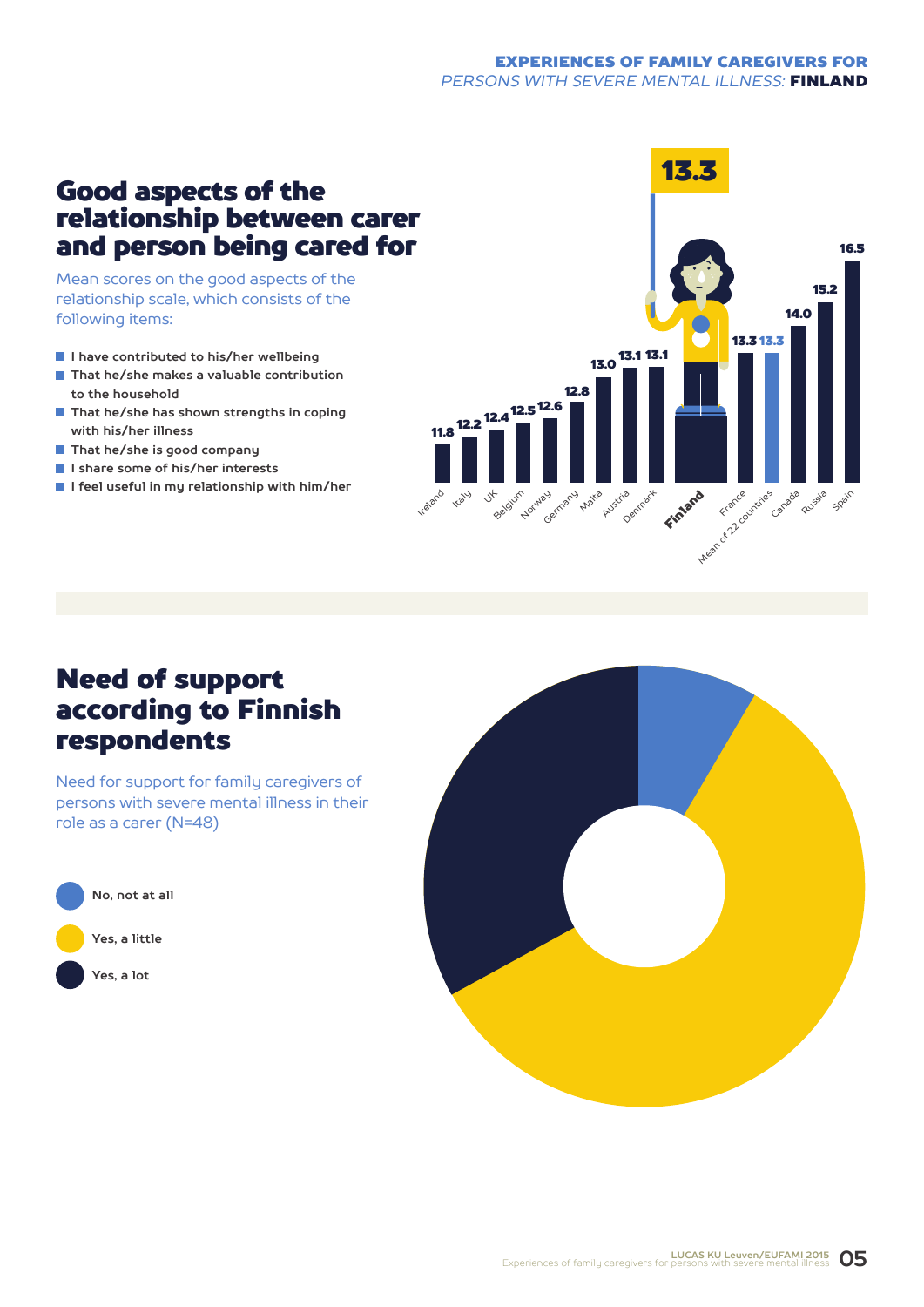

## FULL DATA

## Socio-demographic and caregiving-related characteristics of family caregivers of persons with severe mental illness in Finland (N=48)

| Age (mean)                                    | 60             |
|-----------------------------------------------|----------------|
| Female                                        | 37             |
| male                                          | 11             |
| <b>Employment status</b>                      |                |
| <b>Full-time</b>                              | 12             |
| Part-time                                     | 5              |
| Self-employed                                 | 1              |
| Unemployed                                    | $\overline{2}$ |
| <b>Retired</b>                                | 27             |
| Student                                       | $\Omega$       |
| Unable to work due to caring responsibilities | $\Omega$       |
| Unable to work due to ill-health/disability   | $\Omega$       |
| <b>Other</b>                                  | O              |
|                                               |                |

#### Getting by

Getting by is (very) difficult 12

#### How many persons with a mental health problem do you currently care for?

|           | 6 |
|-----------|---|
|           | 9 |
| 3 Or more |   |

#### Living with patient 1

| <b>Yes</b>       | $12 \,$ |
|------------------|---------|
| Some of the time | z       |
| <b>No</b>        | 32      |

#### Relationship with patient 1

| Son/daughter          | 34 |
|-----------------------|----|
| Partner/spouse        |    |
| <b>Brother/sister</b> | в  |
| Parent                | -1 |
| <b>Friend</b>         | Ω  |
| Other                 |    |

#### Illness/condition of patient 1 *(multiple responses possible)*

| Psychosis/schizophrenia            | 23 |
|------------------------------------|----|
| Bi-polar disorder/manic depression |    |
| <b>Depression</b>                  |    |
| Anxiety                            | 5  |
| Other mental health problem        |    |

#### Time caring

| Hours spent looking after someone with a mental health<br>problem last week (mean)     | r  |
|----------------------------------------------------------------------------------------|----|
| Years since first started taking care for someone<br>with mental health problem (mean) | 14 |

#### Role as a carer

| <b>Only caregiver</b>                               | 21 |
|-----------------------------------------------------|----|
| Main caregiver                                      | 11 |
| Sharing caring responsibilities equally with others |    |
| Someone else is the main caregiver                  | z  |
| <b>Other</b>                                        |    |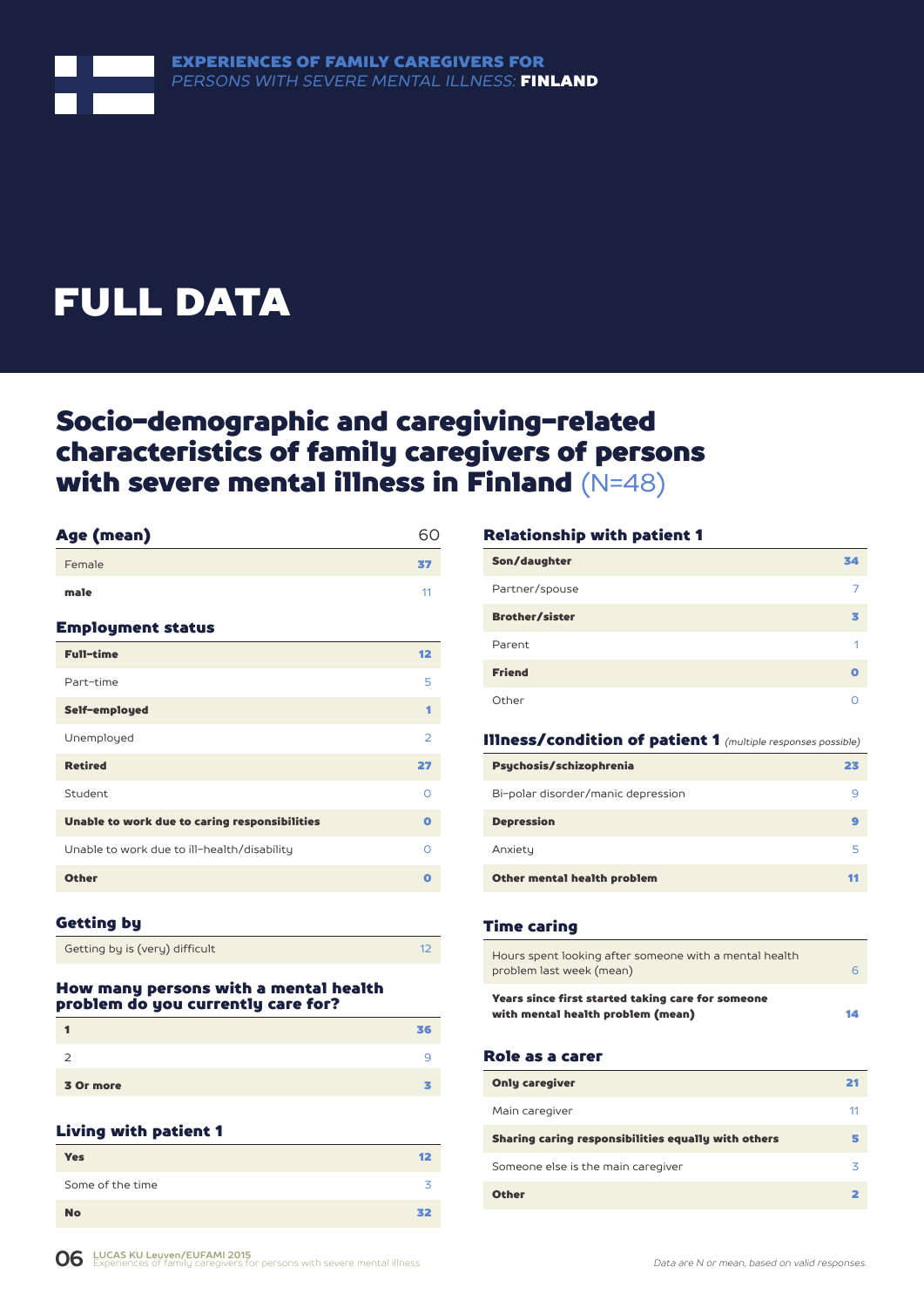## Experiences of family caregivers of persons with severe mental illness in Finland (N=48)

| "During the past four weeks, how concerned were you about "                                                                              | 1 –            | 2  | 3              | $\overline{\mathbf{4}}$ | $5+$         |
|------------------------------------------------------------------------------------------------------------------------------------------|----------------|----|----------------|-------------------------|--------------|
| Your role as a carer                                                                                                                     |                |    |                |                         |              |
| Not having enough time to yourself?                                                                                                      | 12             | 5  | 17             | 11                      | 3            |
| Having to put the needs of the person you care for ahead of your own needs?                                                              | 3              | 19 | 13             | 9                       | 4            |
| Not being able to take a break from caring?                                                                                              | 13             | 12 | 6              | 10                      | 6            |
| Not being able to plan for the future?                                                                                                   | 14             | 11 | 11             | 10                      | 1            |
| Not being able to continue caring due to reasons beyond your control?                                                                    | 22             | 7  | 10             | 4                       | 4            |
| Your relationship with the person you care for                                                                                           |                |    |                |                         |              |
| Strain in your relationship with the person you care for?                                                                                | 1              | 18 | 11             | $12 \overline{ }$       | 5            |
| The person you care for being too dependent on you at the moment?                                                                        | 9              | 14 | $\overline{7}$ | 15                      | 3            |
| The person you care for becoming too dependent on you in the future?                                                                     | 13             | 13 | 10             | 10                      | 1            |
| The person you care for saying things that upset you?                                                                                    | 11             | 12 | 14             | 7                       | 4            |
| Feeling irritable with the person you care for?                                                                                          | 7              | 8  | 18             | 9                       | 6            |
| Reaching "breaking point", where you feel you cannot carry on with things as they are?                                                   | $\overline{2}$ | 4  | 20             | 17                      | 5            |
| Your relationship with family and friends                                                                                                |                |    |                |                         |              |
| Strain in your relationship with family and friends, because of your caring responsibilities?                                            | 10             | 13 | 14             | 7                       | 4            |
| "Drifting apart" from family and friends, because your caring responsibilities limit the time<br>available to keep in contact with them? | 16             | 12 | 11             | $\overline{7}$          | 2            |
| Feeling isolated and lonely because of the situation you are in?                                                                         | 12             | 16 | 11             | 7                       | 1            |
| Not getting the support you need from family and friends?                                                                                | $\overline{7}$ | 15 | 15             | 6                       | 5            |
| <b>Your financial situation</b>                                                                                                          |                |    |                |                         |              |
| Your own financial situation?                                                                                                            | 9              | 12 | 9              | 9                       | 8            |
| The financial situation of the person you care for?                                                                                      | 8              | 5  | 8              | 14                      | 13           |
| Having to cover extra costs of caring?                                                                                                   | 17             | 9  | 11             | 4                       | 7            |
| Your physical health situation                                                                                                           |                |    |                |                         |              |
| Your own physical health?                                                                                                                | 9              | 11 | 16             | 9                       | 3            |
| Your caring role making your physical health worse?                                                                                      | 12             | 13 | 17             | $\overline{4}$          | $\mathbf{1}$ |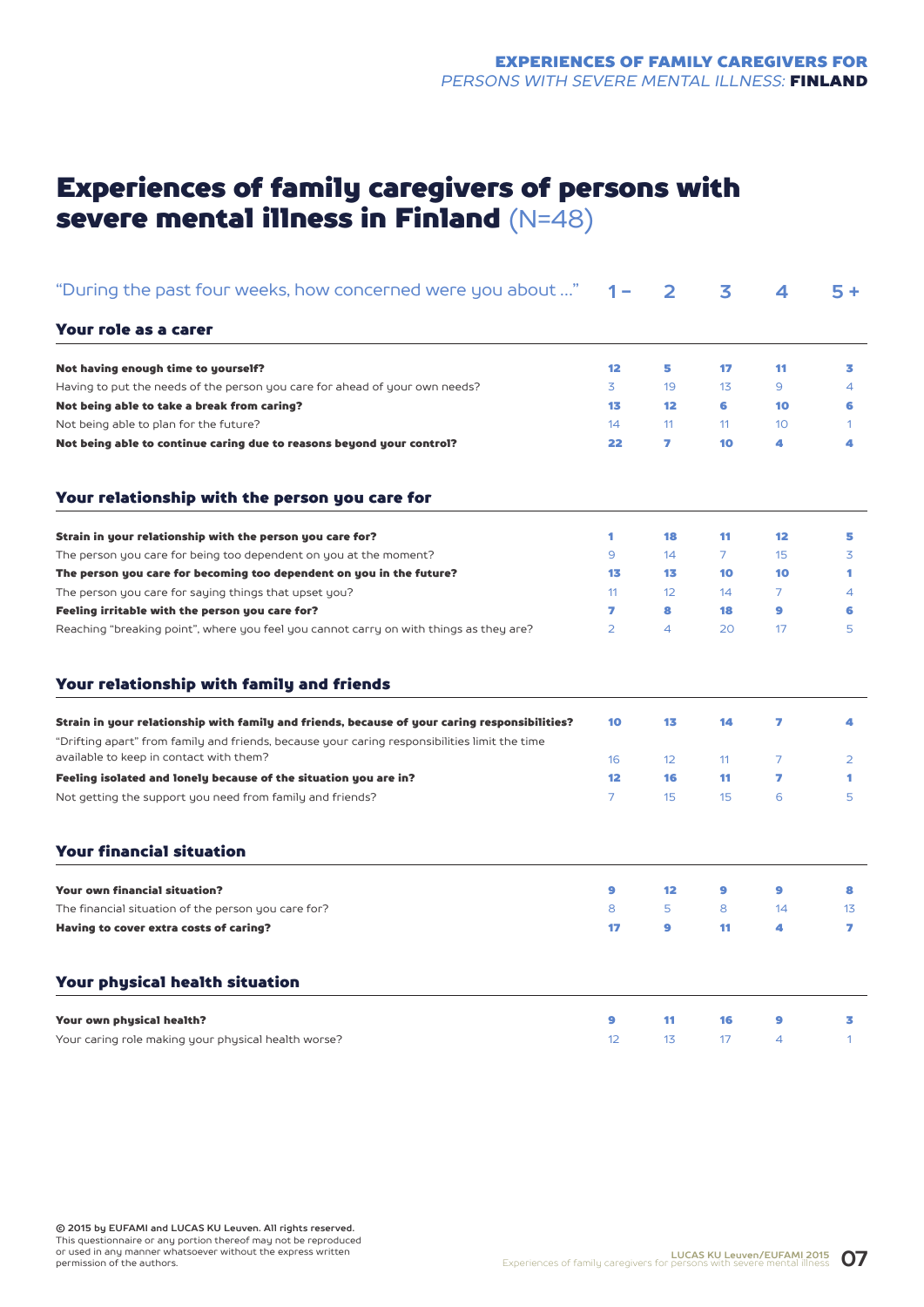#### Experiences of family caregivers of persons with

| <b>severe mental illness in Finland</b> (N=48) - continued                                    |                 |              |    |   |      |
|-----------------------------------------------------------------------------------------------|-----------------|--------------|----|---|------|
|                                                                                               | 1 –             | $\mathbf{2}$ | 3  | 4 | $5+$ |
| Your emotional well-being                                                                     |                 |              |    |   |      |
| Being unable to cope with the "constant anxiety" of caring?                                   | 20              | 13           | 8  | 5 | 1    |
| Feeling depressed?                                                                            | 10 <sup>°</sup> | 13           | 13 | 9 | 2    |
| Being unable to see anything positive in your life?                                           | 15              | 14           | 12 | 5 | 1    |
| Lack of sleep brought about through worry or stress?                                          | 8               | 15           | 12 | 8 | 4    |
| Lack of sleep caused by the person you care for keeping you awake at night?                   | 26              | 13           | 5  | 1 |      |
| Feeling so exhausted that you cannot function properly?                                       | 13              | 14           | 13 | 5 | 2    |
| <b>Stigma and discrimination</b>                                                              |                 |              |    |   |      |
| Persons treating you differently because of the illness/condition of the person you care for? | 27              | 12           | 4  | 3 | o    |
|                                                                                               |                 |              |    |   |      |
| Safety 'How concerned were you about the person you care for'                                 |                 |              |    |   |      |
| Accidentally doing something that puts you at risk?                                           | 35              | 6            | 4  | з | o    |
| Being aggressive or threatening towards you?                                                  | 37              | 6            | 3  | 1 | 1.   |
| <b>Harming themselves?</b>                                                                    | 30              | 10           | 5  | 2 | 1    |
| Getting themselves into dangerous situations?                                                 | 22              | 13           | 7  | 3 | 3    |

*Data are N, based on valid responses.*

*All items use the same 5-point Likert Scale (1= not at all, 2= a little, 3= moderately, 4= quite a bit, 5= a lot). All items start with "During the past four weeks, how concerned were you about …".*

## Satisfaction with professional support of family caregivers of persons with severe mental illness in Finland (N=48)

| "In general, how satisfied are you with "                                                                                                      |         |    | 3  | 4  | $5+$ |
|------------------------------------------------------------------------------------------------------------------------------------------------|---------|----|----|----|------|
| Information and advice for carers                                                                                                              |         |    |    |    |      |
| That you have enough information about the condition/illness of the person you<br>care for to enable you to feel confident in caring for them? | 7       | 8  | 13 | 14 |      |
| That you have enough information about how their condition/illness is likely to<br>develop in the longer-term?                                 |         | 16 | 5  | 15 | 5    |
| That you can get whatever information you need when you need it?                                                                               | 12      | 14 | 8  | 10 |      |
| With how easy it is to understand the information you have?                                                                                    | $\circ$ | 8  | 12 | 23 | 5.   |
| With the amount of advice available to you?                                                                                                    | 8       | 16 | 12 | 8  |      |
| That you are clear about who to go to for the information and advice you need?                                                                 | 11      | 13 | 8  | 12 | 4    |
| That you are clear about who to contact if there is an emergency and you need                                                                  |         |    |    |    |      |
| help right away?                                                                                                                               | 6       | 11 | 8  | 14 |      |
| That you are clear about who to call if you have a routine inquiry?                                                                            | 10      | 12 | 6  | 15 | 5    |